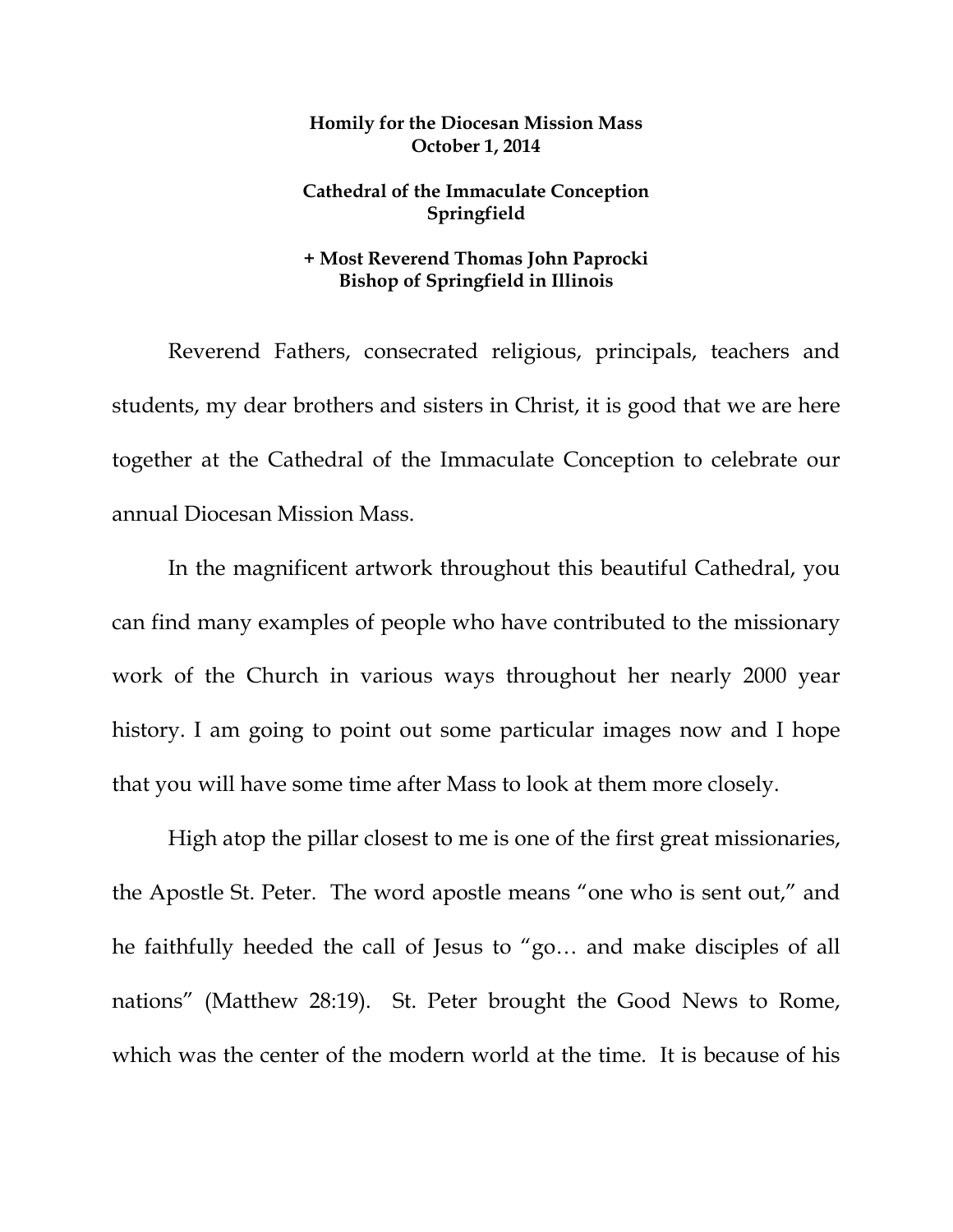missionary travels to Rome that, even to this day, we are called Roman Catholics. You can also see the depiction of Jesus giving the keys to the Kingdom to St. Peter in the first stained-glass window on the north wall of the Cathedral.

 On the other pillar in the sanctuary is the other great missionary Apostle, St. Paul. After having experienced a life-changing encounter with the Lord, St. Paul was baptized and then spent the rest of his life dedicated to bringing the message of the Gospel to people far and wide, resulting in a great increase in the number of Christians.

 Other examples of great missionaries include St. James the Greater, just behind me, who brought the faith to the people of Spain. On the north wall you will see a little shrine dedicated to St. Patrick, also known as the Apostle of Ireland for his work of bringing the faith to the people of that country. In the back, in the northeast corner next to the reconciliation room, is St. Anthony of Padua, a great preacher who did missionary work in Morocco and in his home country of Italy. In the opposite corner is a statue of St. Dominic, another great preacher who founded a religious order which continues to contribute today to the teaching and spreading of the faith throughout the world.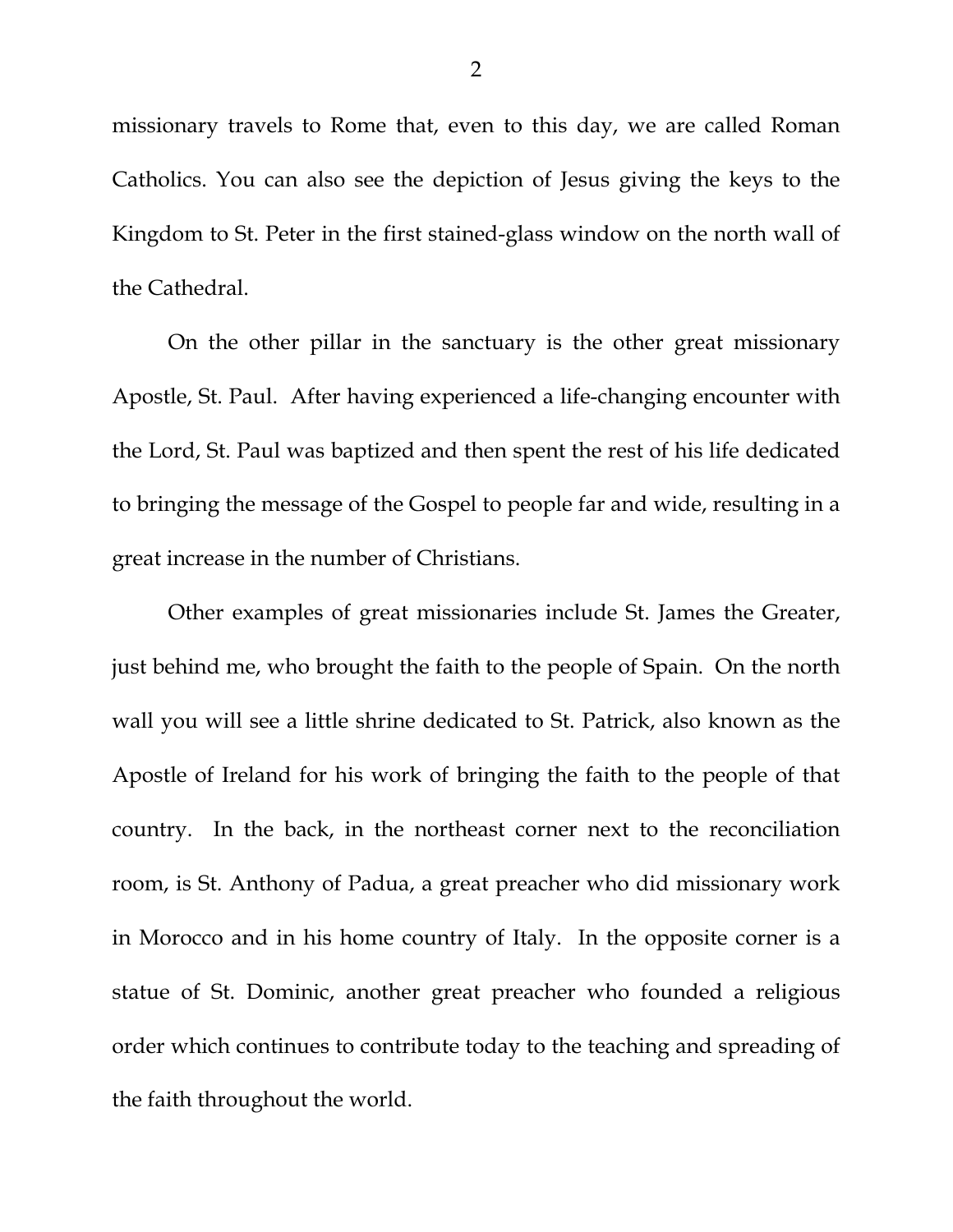There is one more missionary commemorated here in our Cathedral that deserves special attention today. That missionary is St. Therese of the Child Jesus, often better recognized under her title as the Little Flower. She is depicted in the stained-glass window in the south wall above the entrance to the Atrium and the shrine with her statue is on the north wall. Today we give special attention to her because we celebrate her feast day. But she is significant to our celebration for more than that. She is also one of the two patron saints for the missions.

 It is interesting that she holds such a significant title, because after entering the convent at the age of fifteen, she was never able to engage in what we would normally consider missionary work. She did not travel to any distant countries to bring the message of the Gospel to those who had not heard it. She was not able to join other missionaries in bringing the love and compassion of Christ to the suffering and the poor of the world. Yet, she had a great desire to be a missionary and therefore dedicated her life to praying and offering sacrifices for those who were engaging in those important works on behalf of the Church.

 Her example is truly an inspiration for each and every one of us. She shows us that sharing in the missionary work of the Church is available to

3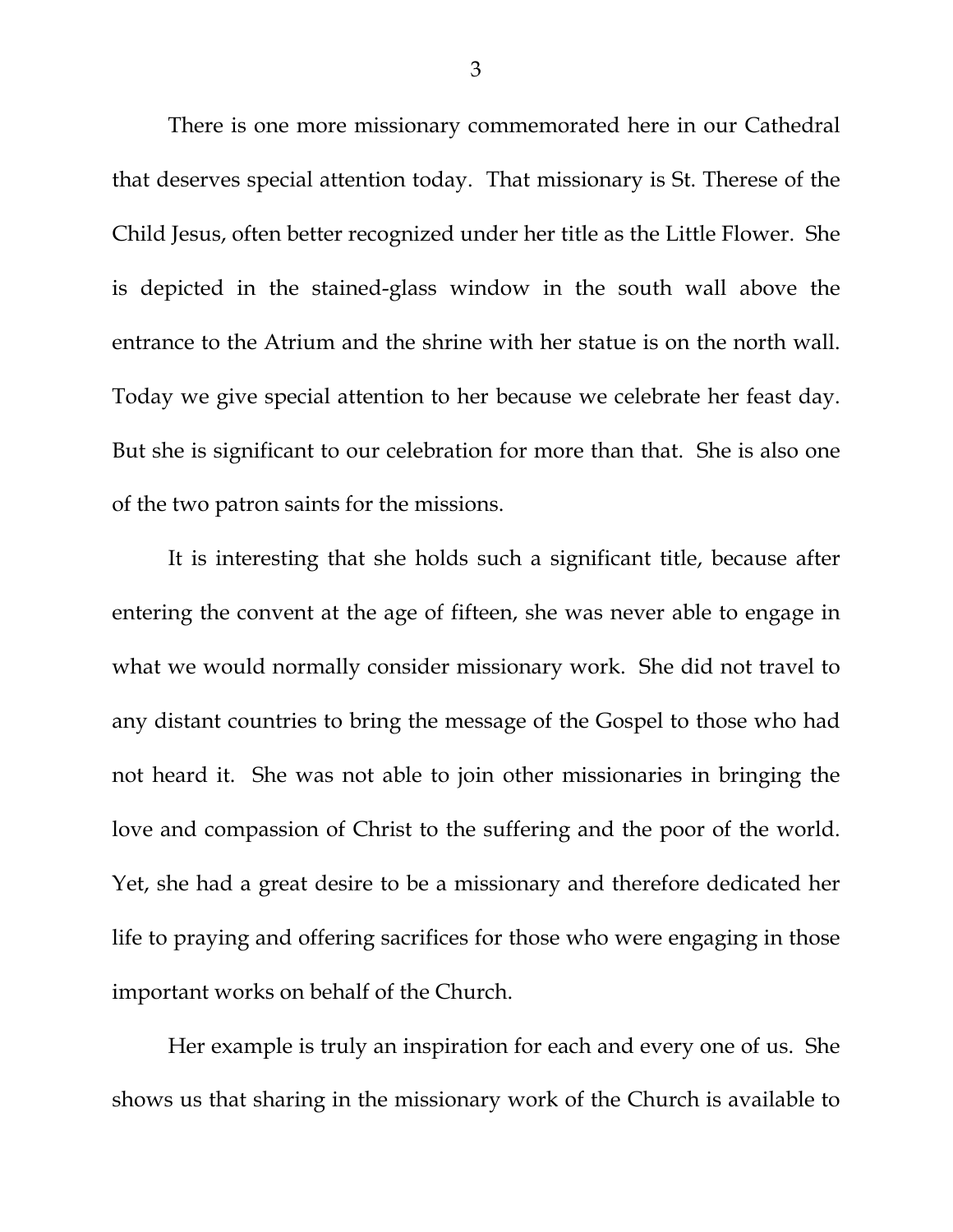everybody, regardless of the state in life in which we find ourselves. She was very aware that each member of the Church represents a different part of the one Body of Christ, all with a different function, all ordered toward a common goal. She saw her part as being within the heart of the Church, a part which, although hidden, is essential to the life of the Church.

 The same is true for each one of us. On the day that we were baptized, we became members of this same body and God invites us to share in the work of the rest of the body. Maybe some of you are called to work as missionaries, bringing the faith to the four corners of the world. Some of you young men are likely being called to be priests who have a very special role to play in the mission of the Church by bringing the sacraments to the people of God. Some of you young women may be called to be like St. Therese and embrace the religious life. Others will be married and have children, called to perform the important missionary work of spreading the faith to the next generation.

 The point I am trying to make is that none of us can see ourselves as unimportant to the work of the missions. The missionary work of the Church happens on every level, at every age, and in every location throughout the world, whether it be in our homes and schools here in

4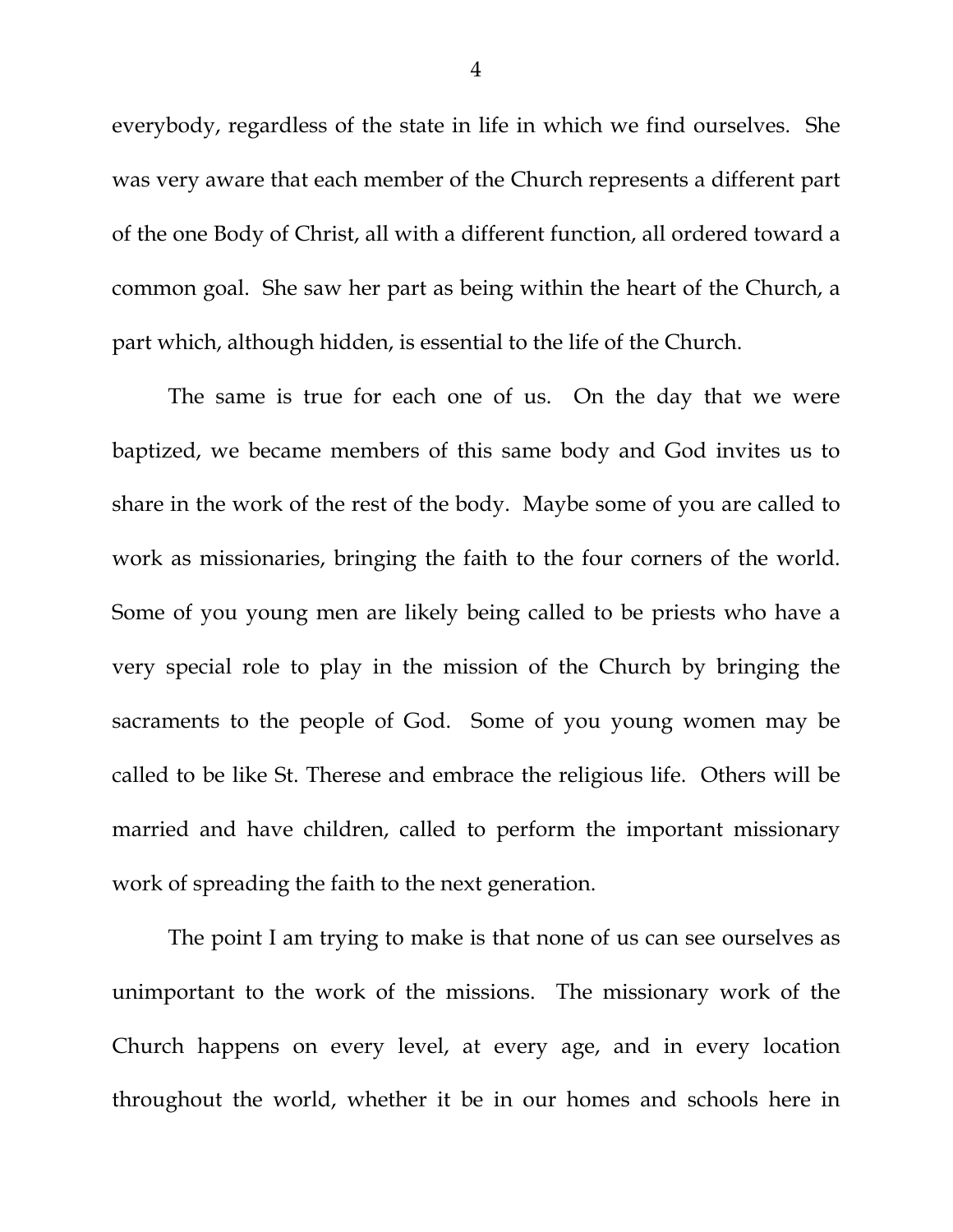Illinois, or in the streets and villages of the poorest places on earth. Regardless of where the Lord calls us to be of service to His Church, we must always see ourselves as being on mission. To try to understand the Church without the element of mission is to misunderstand the true meaning of the Church as founded by Jesus Christ.

 As children, your participation in the missionary work of the Church does not have to wait until you get older. You are a missionary now! As you move toward discovering what your vocation will be in life, you can imitate the example of St. Therese. She shows us what it means to be a missionary, summing it up as proclaiming God's love. In her autobiography, St. Theresa wrote, "I saw and realized that love sets off the bounds of all vocations, that love is everything, that this same love embraces every time and every place. In one word, love is everlasting." This message is desperately needed in our world where so many people doubt God's love and have a hard time believing that God really does love them. That is why I chose as my episcopal motto, "The Law of the Heart is Love."

We are encouraged to keep the work of missionaries always in our prayers. They are on the front lines of spreading the faith and are exposed

5